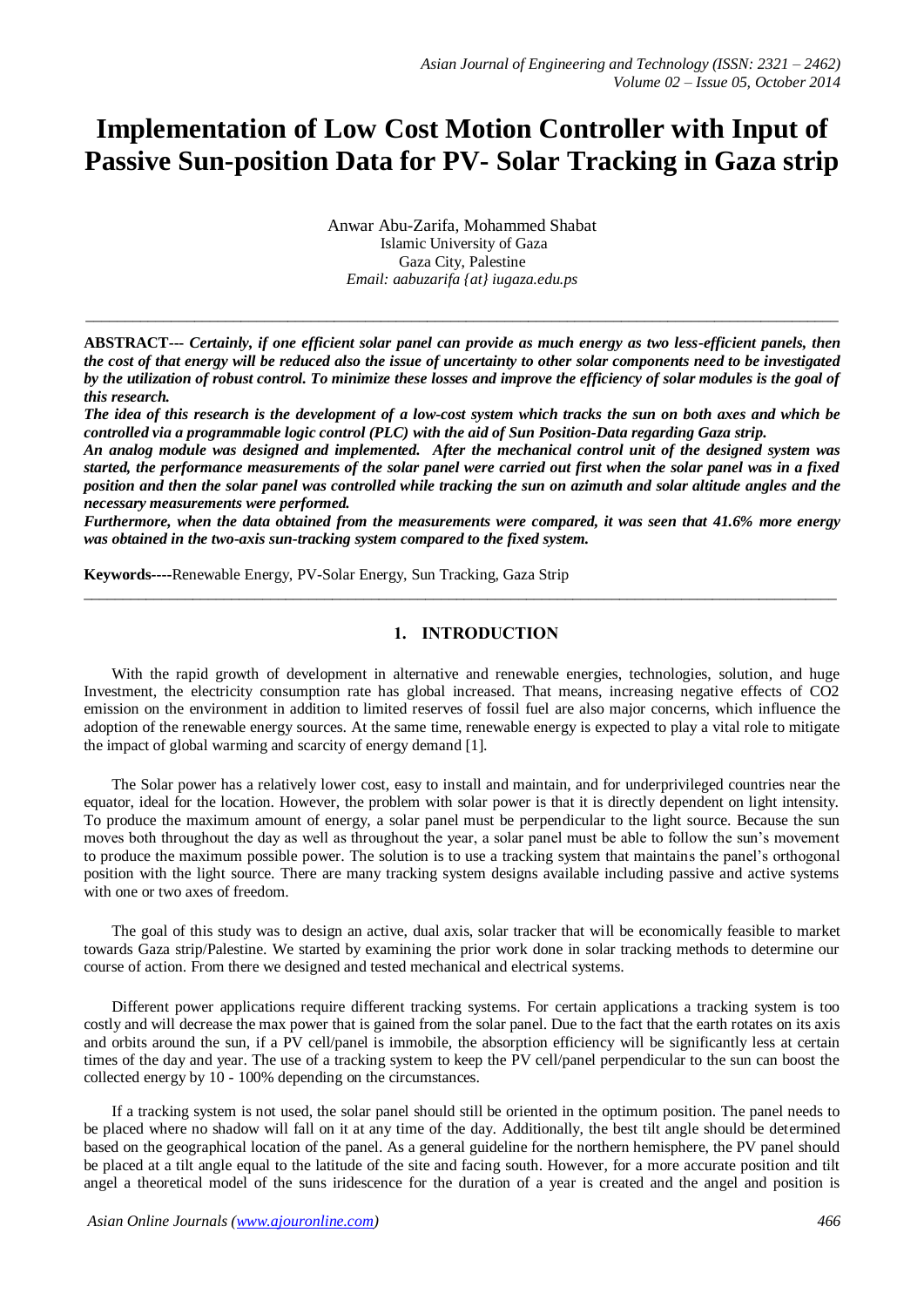matched to the model. So the using one axis of tracking can provide a significant power gain to the system. One article did mention that a TSAT at a tilt angle of 5° increases the annual collection radiation by 10% compared to a HSAT, a HSAT increases the annual collection radiation by 15% to a VSAT, and finally a PASAT increases the annual collection radiation by 10% over a HSAT. Thus for one axis a PASAT or TSAT configuration would collect the most solar radiation. A few of these tracker types are shown in Figure 1.1



**Figure 1.1:** Different One Axis Trackers from Left to Right: HSAT and PASAT

For an additional power gain a dual-axis tracking system can be used. The percent gain from going from a PSAT to a dual-axis system is small, but as long as the system doesn't use more power than gained, it still helps. Again Wikipedia mentions two classifications for dual axis trackers: Tip-Tilt Dual Axis Tracker (TTDAT) and Azimuth-Altitude Dual Axis Tracker (AADAT). The difference between the two types is the orientation of the primary axis in relation to the ground. TTDAT's have the primary axis horizontal to the ground and AADAT's have theirs vertical. The azimuth/altitude method seems to be largely used, based on its reference in multiple research articles on tracking. In the article by Sefa et al. the following was stated; "The results indicated that increases of electrical power gains up to 43.87% for the two axes, 37.53% for the east–west, 34.43% for the vertical and 15.69% for the north–south tracking, as compared with the fixed surface inclined 32 to the south in Amman" [2,3].

# **2. GAZA STRIP AND ITS SUITABILITY FOR CONSTRUCTING PHOTOVOLTAIC SYSTEMS**

 Palestine is located within the solar belt countries and considered as one of the highest solar potential energy; the climate conditions of the Palestinian Territories are predominantly very sunny with an average solar radiation on a horizontal surface about 5.4 kWh/m2 day.



**Figure 2.1:** Average month radiation for Gaza [4]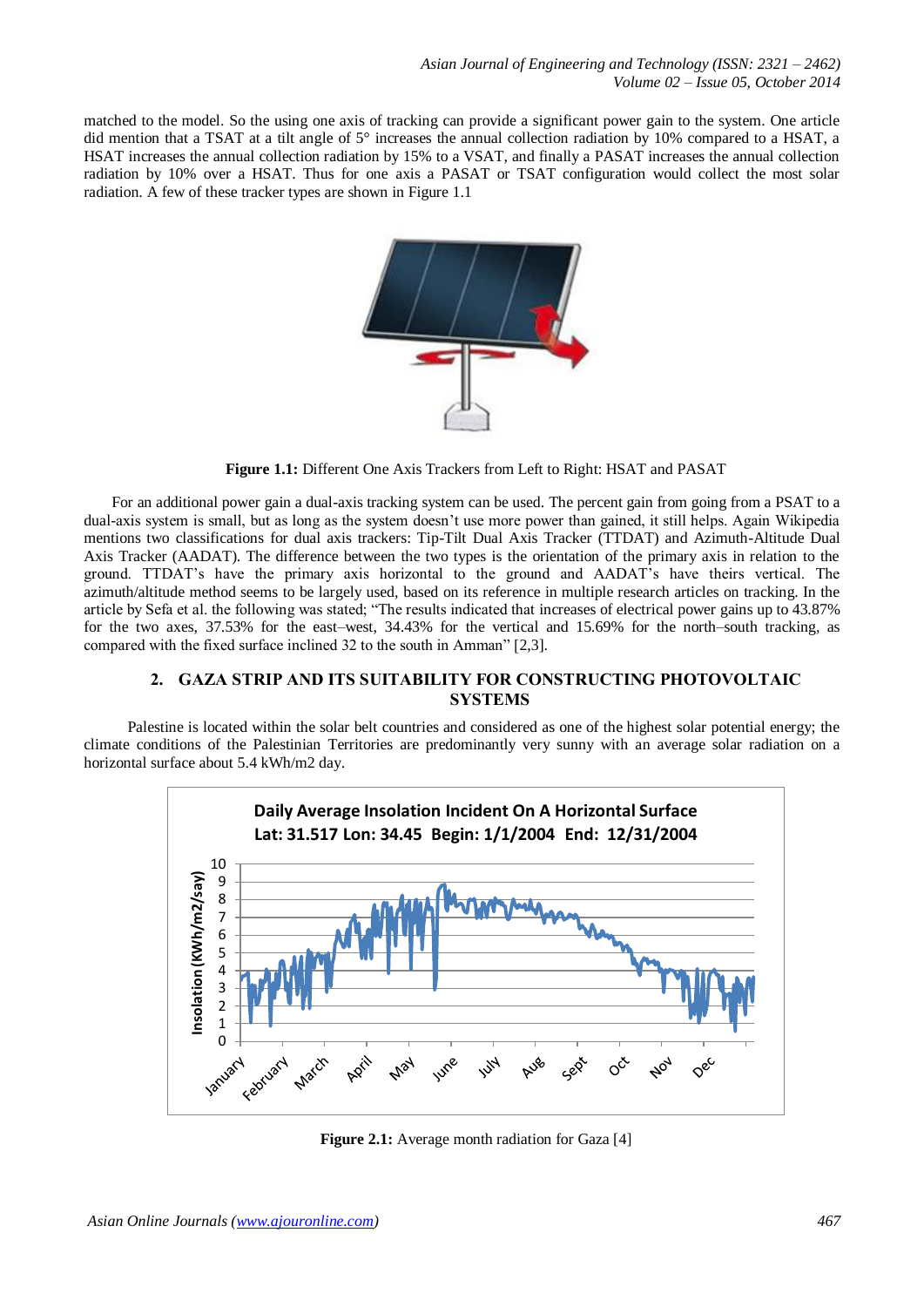Gaza Strip is 360km<sup>2</sup> with a high-density population of about 4,118 persons/km2, so Gaza Strip represents one of the most densely populated areas in The Middle East. As the population in Gaza Strip increases (population growth rate 3.349%/year), the consumption of water and energy will increase; leading to significant rise in unacceptable levels of air pollution, and the defect in water supply and energy sources will increase; leading to severe economical crisis that will result in a significant rise in the probability of an outbreak of warfare [5].

So, the need for renewable energy sources such as solar energy becomes essential trend especially in the political situation of Gaza Strip. The coastal climate of Gaza Strip is hot, humid in summer and mild in winter the mean average air temperature is 31 degree in summer and 6 degree in winter. Solar insulation is 5.4 KWh/m2 a day. From previous data, it is clear that the climate of Gaza Strip is very suitable for constructing photovoltaic system, hence it is enjoy with high global radiation degree and suitable energy.

# **3. SYSTEM DESIGN**

The purpose of a solar tracker is to accurately determine the position of the sun. This enables solar panels interfaced to the tracker to obtain the maximum solar radiation. With this particular solar tracker a closed-loop system was made consisting of an electrical system and a mechanical system.

In the present study, PV panel produced was used for conducting the experiments. The characteristics of the panel are nominal power P max 150 Wp, nominal current 7.91 A, nominal voltage 18.97 V, short circuit current 8.54 A, AM 1.5, 1000 W/m2 ,25C. In order to move the panel on both axes, pins which were fixed to the panel which were connected to the motors were used. The supply voltage of these motors was 12 V DC and the control voltage was 2–10 V DC. For the control unit, PIC 16f877a is used, which has the ability to control this complex system and could store passive data for sun locations in its memory for ever, in addition to high ability for control its able to communicate with real time clock (RTC) which is very important in this system to get the specific location from memory regards to real time, and it's very recommended in previewing all data and time in 4\*20 LCD.

#### *3.1. Electromechanical system design and components*

This solar tracking system has multiple functions and uses two motors as the drive source, conducting an approximate hemispheroidal 3-D rotation on the solar array. The two drive motors are decoupled, i.e., the rotation angle of one motor does not influence that of the other motor, reducing control problems. Additionally, the tracker does not have the problems common to two axis mechanical mechanisms (that one motor has to bear the weight of the other motor). This implementation minimizes the system's power consumption during operation and increases efficiency and the total amount of electricity generated. Figure 3.1 shows the solar tracking system we designed based on the considerations described previously.



**Figure 3.1:** Mechanical structure.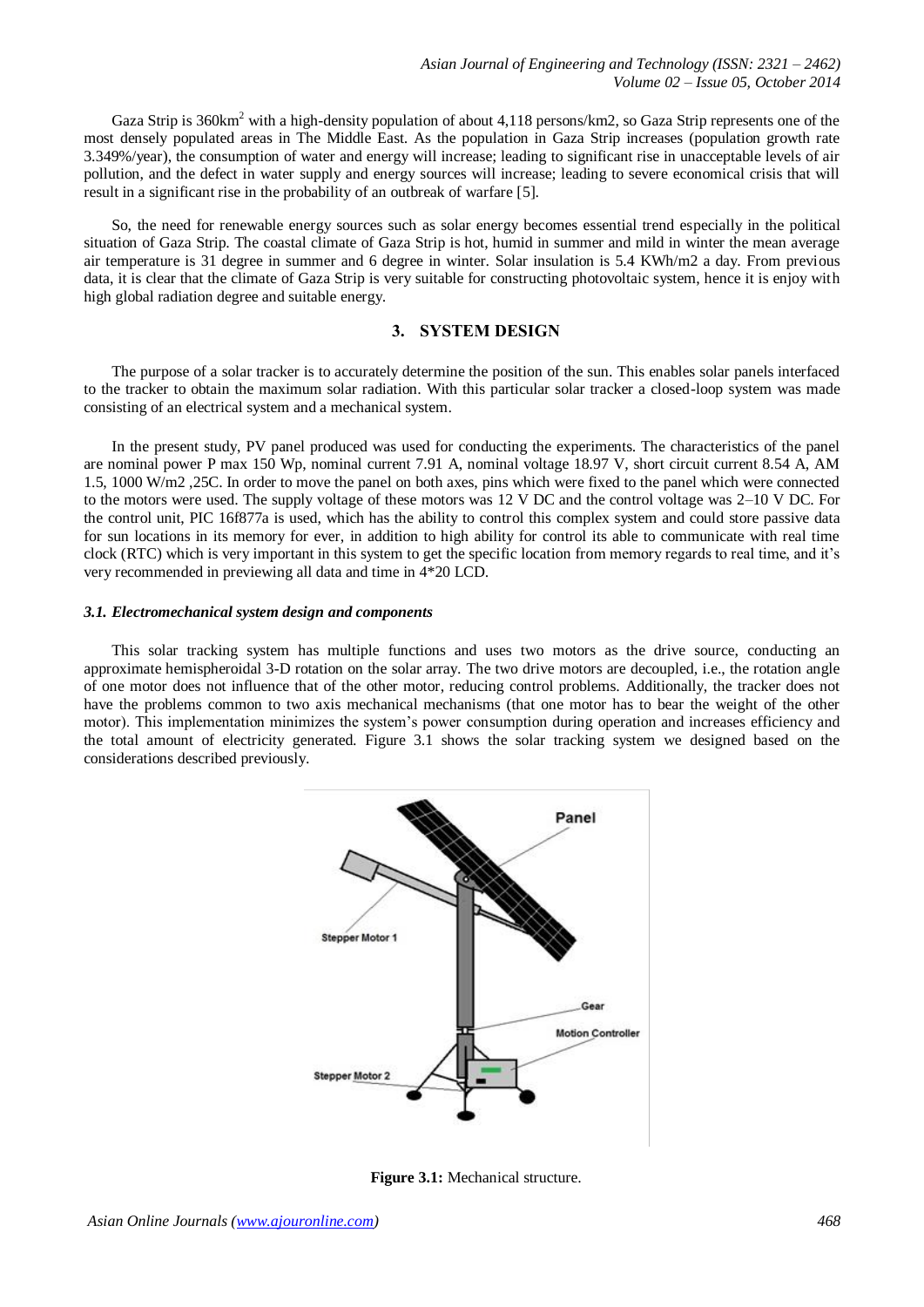The mechanism must support the solar panel and allow the panel to conduct 3-D rotation within a certain amount of space. The mechanism has two advantages:

 High photoelectric conversion efficiency—because the flexible panel of the solar tracker can conduct 3-D rotation, tracking the sun in real time, the system efficiently performs photoelectric conversion and production.

 Simple, energy-saving controls—the two rotational dimensions of the solar tracker are controlled by two independent drive sources. The rotation angles are decoupled and neither one has to bear the weight of the other one. Additionally, the overall movement inertia is dramatically reduced.

|             | 02/12/2013                                                                              |
|-------------|-----------------------------------------------------------------------------------------|
| 31.5232394, |                                                                                         |
|             |                                                                                         |
|             | Azimuth                                                                                 |
|             |                                                                                         |
|             | 115.47                                                                                  |
|             | 116.18                                                                                  |
|             | 120.27                                                                                  |
|             | 124.71                                                                                  |
|             | 129.59                                                                                  |
|             | 134.97                                                                                  |
|             | 140.93                                                                                  |
| 29.08       | 147.53                                                                                  |
| 32.16       | 154.77                                                                                  |
| 34.48       | 162.61                                                                                  |
| 35.94       | 170.93                                                                                  |
| 36.47       | 179.53                                                                                  |
| 36.04       | 188.13                                                                                  |
| 34.67       | 196.49                                                                                  |
| 32.44       | 204.39                                                                                  |
| 29.42       | 211.7                                                                                   |
| 25.75       | 218.36                                                                                  |
| 21.52       | 224.38                                                                                  |
| 16.84       | 229.82                                                                                  |
| 11.78       | 234.74                                                                                  |
| 6.42        | 239.22                                                                                  |
| 0.81        | 243.34                                                                                  |
| $-0.833$    | 244.46                                                                                  |
|             | 34.4561291<br>Elevation<br>$-0.833$<br>0.22<br>5.85<br>11.24<br>16.33<br>21.06<br>25.34 |

**Table 3.1:** Sun position data for Gaza Strip

Two Dc motors with pulses feedback were used to get accurate position for every motion these motors were supplied with 12 v dc. One is used for azimuth angle motion and the other is used for elevation.

To produce a useful solar tracker the electrical system needs to give accurate control signals to the mechanical system, be reliable, and have low power consumption. The electrical system consisted of driver circuit and control circuit is fed by sun position data for each day in the year and with change in position every 30 minutes, a sample for these data is shown in table 3.1 below.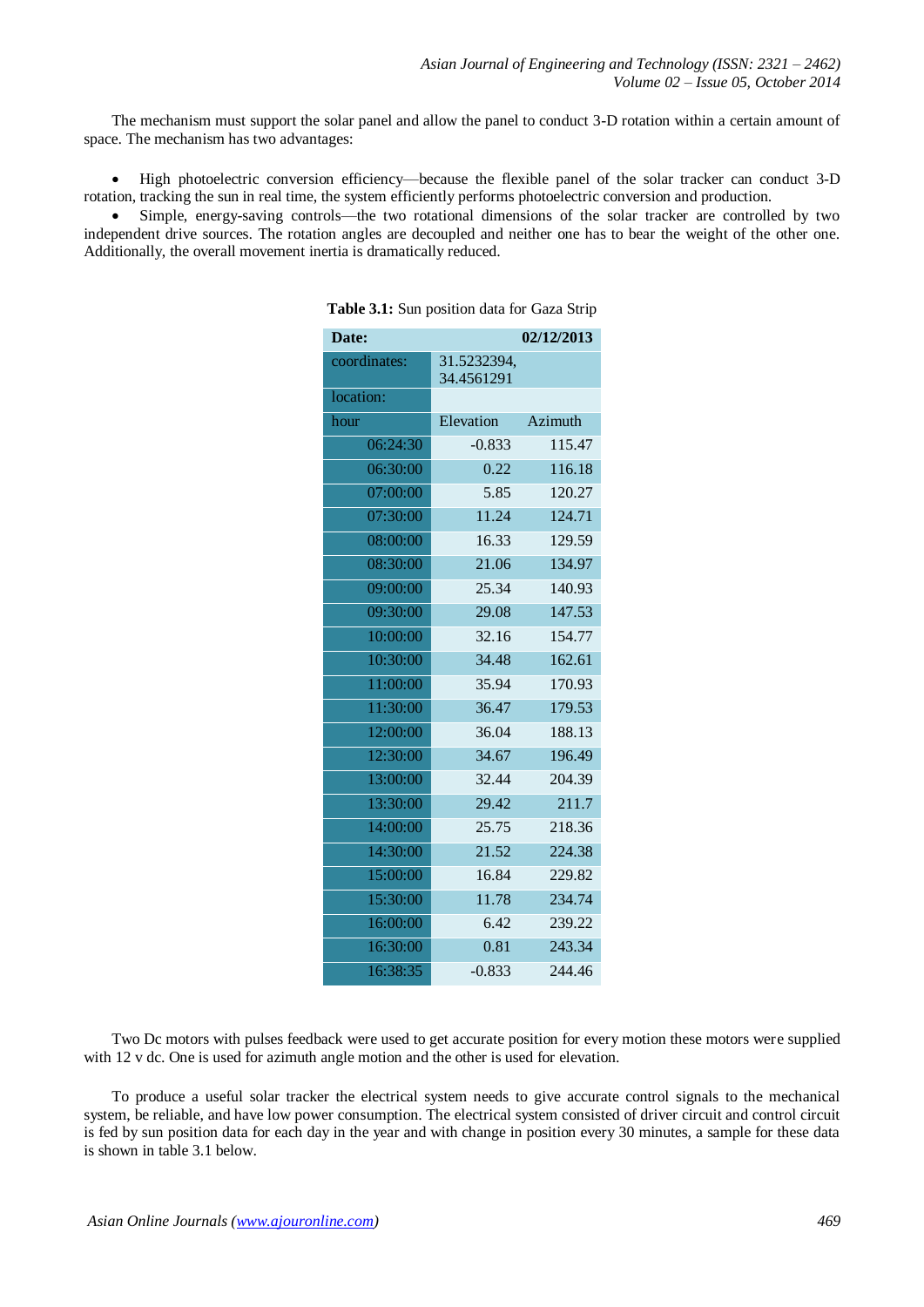### *3.2. Driver circuit*

Due to the high power needed to move the motors PWM method used in controlling the motors, we have to use driver circuit that enables these motors to move in two directions with variable velocity as the control circuit need. The circuit schematic is shown below in Figure 3.2. The components of driver circuit are 8 IRF 3502 transistors, 4 opt couplers PC187, 8 2n2222 transistors, Resistors and the PCB.



**Figure 3.2:** Circuit schematic of the driver

#### *3.3. Control Circuit*

The main control used in this circuit was PIC 16f877a, which have the ability to control this complex system and could store passive data for sun locations in its memory for ever, in addition to high ability for control its able to communicate with real time clock (RTC) which is very important in this system to get the specific location from memory regards to real time, and it's very recommended in previewing all data and time in 4\*20 LCD. The circuit schematic is shown below in Figure 3.3. The components of control circuit are PIC 16f877a, LCD 4\*20, RTC DS1307, Battery, Power Regulator, Resistors and the PCB**.**



**Figure 3.3:** Circuit schematic of the control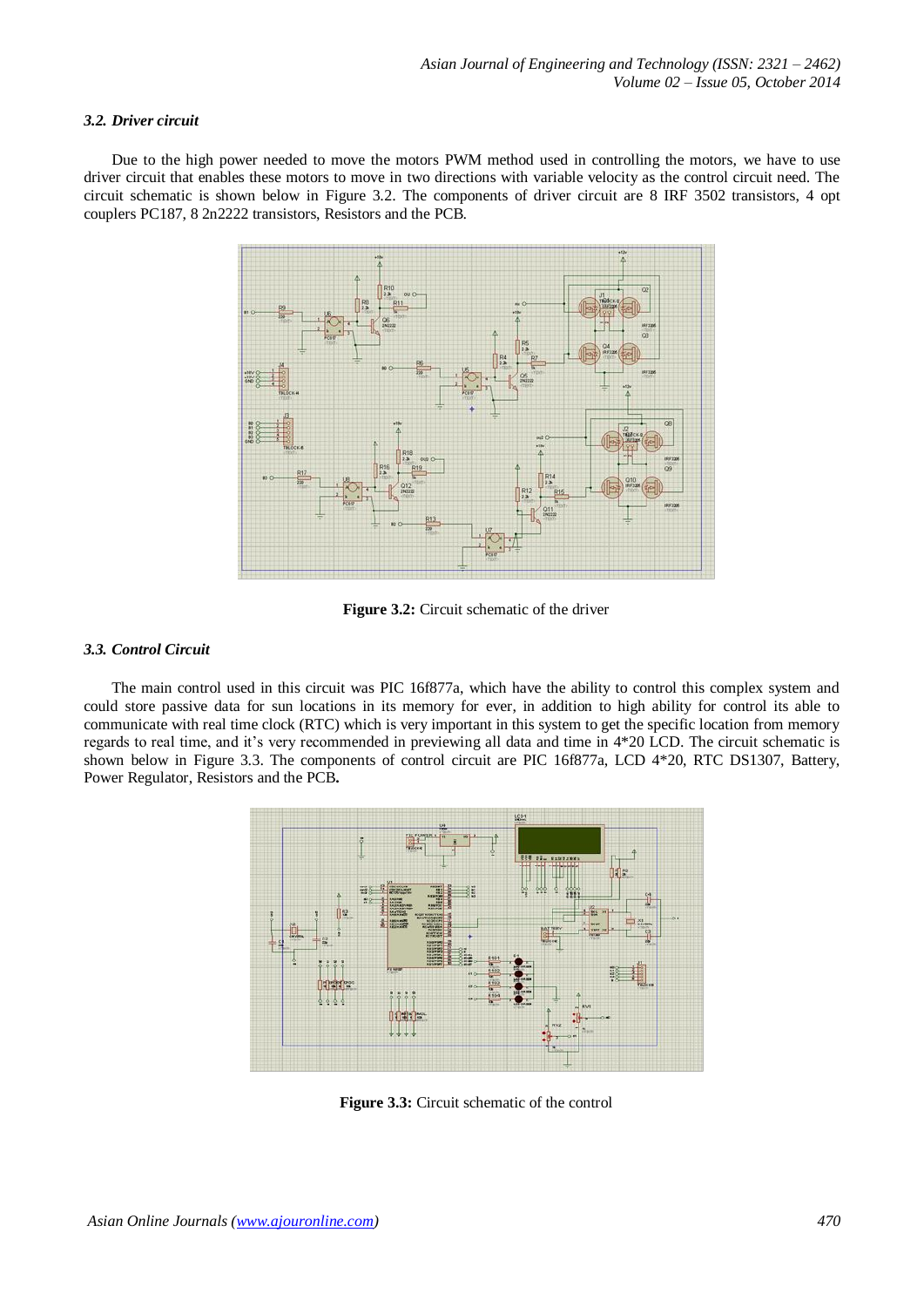#### *3.4. The final prototype*

The final system design consisted of a mechanical assembly made of steel parts for the axle, and motor mount assemblies and the electrical control system which was composed of the microcontroller development board and two custom-made printed circuit boards (PCBs) for the driver circuit and control circuit. Figure 3..4 show the final module:



**Figure 3.4:** The final prototype

After connecting the system to a 12V battery source the motion controller will mount the system to the right position according to the real time, then each 30 minutes the motion controller send signals to the driver circuit to move each motor to the new angle according to the sun position data stored in the microcontroller, LCD (4\*20) screen display the date and the real time also the current position of the system as shown in figure 3.13. At the end of the day (sunset time) the system will go back to the position of the next day sunrise and still in standby till the next day.

After the prototype was built, it was put through several tests of functionality to ensure that it met the original design requirements. The tracker's power consumption was measured to calculate the tracker's power generation in comparison to other solar panel systems. The sun position data stored in the microcontroller. To ensure that the tracking system actually produced more power than it used, measurements were taken for the power consumption of each individual component of the system. A single  $0.49\Omega$  (measured value) resistor was used as a power shunt to measure the current going from the battery to the tracker system. The voltage measured by the voltmeter, VR1, divided by the resistance gives the current to the tracker. Multiplying the current by the supply voltage, 12 V, the power consumption can be calculated. Several measurements were taken to find the individual current draws to each section of the system. The first measurements were to the total system, with the shunt between the battery and the rest of the system. The currents were measured when the system was stationary, one axis was moving, the other axis was moving and both axes moving at the same time. From these results, the following can be deduced. The microcontroller, all four indicator LEDs and the LCD screen consumes 0.48 W when the system is stationary. The elevation axis consumes 2.40 - 0.48 = 1.92W. The azimuth axis consumes  $3.60 - 0.48 = 3.12W$  at its maximum load point as determined by the friction in the mechanical part. The total power consumption at the maximum load point is equal to  $0.48+1.92+3.12 = 5.52W$ . The difference between this amount and the measured amount is due to the tracker not moving through both maximum load points at the same time. These measurements conclusively show that the power consumption when the system is not moving to be just less than half a Watt and when the system is moving both axes in a worst-case scenario, it consumes 5.52 W. The final part of the functionality testing of the tracking system is to compare its performance to other types of panel orientations and tracking systems.

# **4. CONCLUSIONS**

The Azimuth-Altitude Dual-Axis Solar tracker designed and built in this project show a clear benefit over both immobile and single-axis tracking systems. This value corresponds to a 41.63% energy gain over an immobile solar